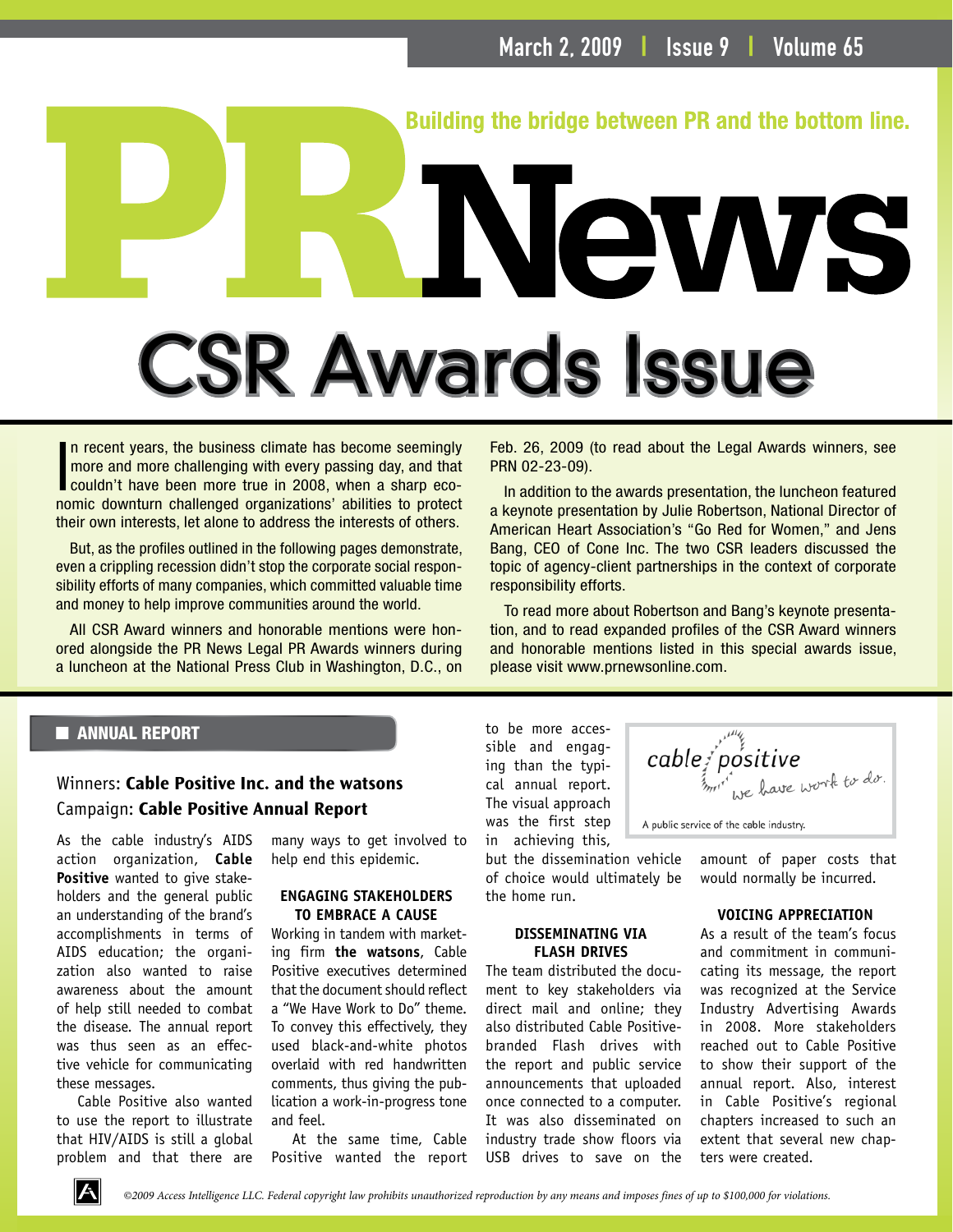

**Editor,** Courtney M. Barnes 212.621.4986, cbarnes@accessintel.com **Media Group Editor,** Iris Dorbian, 212.621.4670, idorbian@accessintel.com **Managing Editor,** Greer Jonas 212.621.4876, gjonas@accessintel.com

**Editorial Director,** Steve Goldstein 212.621.4890, sgoldstein@accessintel.com

**Director of Marketing Communications,** Amy Jefferies 301.354.1699, ajefferies@accessintel.com **Editorial Assistant,** Shaila Mentore 212.621.4878, smentore@accessintel.com **Art Director,** George E. Bourous **VP/Group Publisher,** Diane Schwartz 212.621.4964, dschwartz@accessintel.com **Division President,** Heather Farley **President & CEO,** Don Pazour

### **PR News ADVISORY BOARD**

**Paul A. Argenti** - Tuck School of Business **Ned Barnett** - Barnett Marketing Communications **Neal Cohen** - APCO **Carol Cone** - Cone Inc **Peter Debreceny** - Allstate **Chris Hammond** - Wells Fargo **Mike Herman** - Epley Associates **Mike Paul** - MGP & Associates PR **Deborah Radman** - CKPR **Brenda C. Siler** - Independent Sector **Helene Solomon** - Solomon McCown & Co. **Mark Weiner** - CEO, North America, PRIME Research **Mary Wong** - Office Depot

### **PR News BOARD OF CONTRIBUTORS**

**Dave Armon** - PR Newswire **Andy Gilman** - CommCore Consulting **Bruce Jeffries-Fox** - Jeffries-Fox Associates **Angela Jeffrey** - VMS **Richard Laermer** - RLM Public Relations **Richard Levick** - Levick Strategic Comms **Ian Lipner - Lewis PR/YoungPRpros Katie Paine** - KDPaine & Partners **Rodger Roeser** - Justice & Young **Lou Thompson** - Kalorama Partners **Reid Walker** - Lenovo **Tom Martin** - College of Charleston

**Group Subscriptions - Diane Schwartz, 212.621.4964, dschwartz@accessintel.com**

**Additional Copies & Article Reprints - Contact Dani Rose at 800-290-5460 x.139; prnews@theygsgroup.com**



**Published weekly by Access Intelligence, LLC 4 Choke Cherry Road, Rockville, MD 20850 Phone: 888.707.5814 • Fax: 301.309.3847 e-mail: clientservices@accessintel.com**

**New York Editorial Office: 110 William St., 11th Floor, New York, NY 10038 Phone: 212.621.4875 • Fax: 212.621.4879**

Subscription/Renewal Coupon

❍ I want to subscribe to PR News for \$747 a year and receive 48 issues plus full access to the online Article Archives.

| Name:<br><u> 1989 - John Stone, Amerikan besteht der Englisher und der Englisher und der Englisher und der Englisher und der Englisher und der Englisher und der Englisher und der Englisher und der Englisher und der Englisher und der </u> |                                 |
|-----------------------------------------------------------------------------------------------------------------------------------------------------------------------------------------------------------------------------------------------|---------------------------------|
|                                                                                                                                                                                                                                               |                                 |
| Organization: <b>www.common.common</b>                                                                                                                                                                                                        |                                 |
|                                                                                                                                                                                                                                               |                                 |
| City: <b>City:</b>                                                                                                                                                                                                                            | State: _____ ZIP: _____________ |
| <b>Phone: Contract Contract Contract Contract Contract Contract Contract Contract Contract Contract Contract Contract Contract Contract Contract Contract Contract Contract Contract Contract Contract Contract Contract Contr</b>            |                                 |
| Email: <b>Example 2008</b>                                                                                                                                                                                                                    |                                 |
|                                                                                                                                                                                                                                               |                                 |

◯ I want to renew my \$747 subscription to PR News. My account number is:

| Charge my Card No. |            |  |
|--------------------|------------|--|
| Exp.               | Signature: |  |

❑ Check enclosed (Payable to Access Intelligence, LLC) In MD add 5% tax—outside U.S. add \$66 postage/proc. Fax to 301.309.3847.

For subscribers only: full access to *PR News* article archives at www.prnewsonline.com



### NONPROFIT/CORPORATE PARTNERSHIP

Winner: **The Dave Thomas Foundation for Adoption and Wendy's** 

### Campaign: **Wendy's Wonderful Kids**

**Wendy's/Dave Thomas Foundation for Adoption** actively promote foster care adoption, and to focus the effort, the two organizations partnered to develop the Wendy's Wonderful Kids (WWK) Program, which combines the fundraising of the Wendy's restaurant chain, the grants of the Foundation and the talent of seasoned adoption recruiters throughout the country.

The initiative's aim was to raise awareness of foster care adoption among the general population while keeping the spirit of Dave Thomas, the

founder of Wendy's, in the hearts and minds of consumers by bringing attention to an issue he cared deeply about.

### **THE CHALLENGES**

Like many nonprofit-driven efforts, the Wendy's Wonderful Kids Program faced difficulty in raising funds when measured against real-world adversities such as hurricanes and earthquakes—overcoming donor fatigue was crucial. The WWK Program needed to raise funds in a simple way that would strike an emotional chord with consumers.

### **DEPLOYING THE TACTICS**

To communicate the foster care adoption message and motivate Wendy's customers to drop their loose change into canisters near every register, the WWK team used in-store displays (i.e., posters, tray liners) and timely promotions. Also, the Dave Thomas Foundation tied the WWK effort to several high-profile events, such as the 3-Tour Golf Challenge on ABC, to raise awareness about foster care adoption.

### **FAST TRACK TO SUCCESS**

From Sept. 1, 2007, to Sept. 1, 2008, the funds raised for WWK was \$6,605,288. Of the 992 children served by the program, 353 were adopted. WWK program recruiters skyrocketed from seven in 2004 to 117 throughout the U.S. and Canada.

# ■ CAUSE BRANDING

# Winner: **A&E and Civic Entertainment Group** Campaign: **The Recovery Project**

Based on the startling statistic that 22 million Americans are struggling with addiction, **A&E** executives launched the Recovery Project, a social outreach initiative to bring awareness to the issue, promote existing resources for treatment and prevention and leverage its brand assets to advance the cause of recovery.

### **CAUSE REHABILITATION**

With the help of agency partner **Civic Entertainment Group**, the team executed the campaign's multiple elements:

• **The Recovery Rally**: More than 5,000 people from across the country gathered at the base of the Brooklyn Bride to celebrate National Recovery Month. Attendees

including A&E execs, addicts, celebrities, government officials and nonprofit leaders formed a human chain across the bridge, creating a living symbol of recovery that resonated with viewers and media nationwide.

- • **Recovery Delegates:** The A&E team partnered with the **NCADD** to select individuals from all 50 states who had been in recovery for at least 10 years to serve as Recovery Delegates. This group not only led the Recovery Rally, but they acted as living examples that addiction is a very real—and very beatable—disease.
- • **TheRecoveryProject.com:**  This Web portal continues to act as an information hub

where visitors can access resources, plan or attend local events, share personal stories, connect with legislators and community leaders and volunteer.

• **PSAs:** A&E dedicated valuable on-air time to run a series of PSAs highlighting the importance of treatment and the hope for recovery. Among the celebrities featured were Whoopi Goldberg, Russell Simmons and Benjamin Bratt.

### **CHANGE THEY BELIEVED IN**

A&E's multi-pronged cause branding campaign embodied real life and change. Media coverage drew 7.5 million impressions in major outlets and A&E established itself as a leader in social outreach. Most significant, though, Recovery Delegates from all 50 states and Washington, D.C., appeared at the Brooklyn Bridge rally to represent more than 1,000 years of addiction recovery.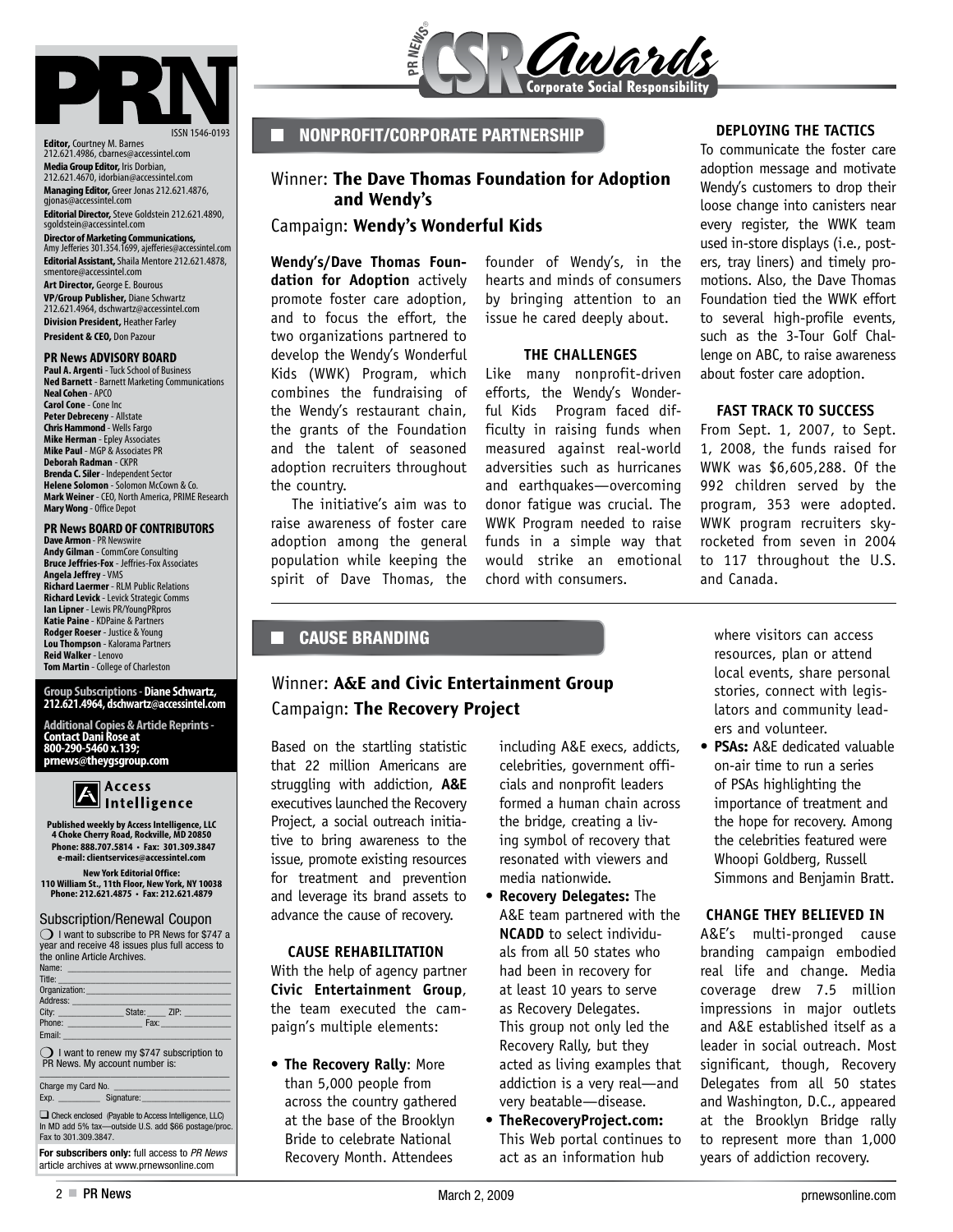

# **E** COMMUNITY AFFAIRS

# Winner: **Entergy Corporation** Campaign: **Entergy's Earned Income Tax Credit**

The Earned Income Tax Credit (EITC) is the nation's largest poverty reduction program, and never has this been more critical than in today's economic crisis. However, between 15% and 25% of households that are entitled to the EITC are known not to claim it, which means that between 3.5 million and 7 million households deserving credit don't receive it.

Enter **Entergy Corp**. The company sought to help reduce these statistics by making sure that its low-income customers knew about the EITC program, knew where to get more information and knew how to find out if they qualified.

**ACCOUNTING 101**

"At the heart of the issue were two things," says Patty Riddle-

barger, director of corporate responsibility for Entergy Corp. "First, a simple lack of awareness on the part of the targeted audience, and, second, funding to increase capacity of the agencies that help low-income individuals and families file to receive EITC."

The specific measures taken to accomplish this included:

- Placing a message about the EITC program on Entergy's Interactive Voice Recording system;
- • Linking to the **Internal Revenue Service** Web site;
- • Sending an e-mail blast to low-income advocates and faith-based contacts. "We communicated through our network of 9,000 lowincome advocates who rep-

resent churches, nonprofits, government agencies and other organizations that work with low-income clients," Riddlebarger says. "In some cases, we also funded grants to help nonprofits purchase paid advertising to get the word out."

- Providing free IRS "EITC Kits" to case managers to assist them in completing and filing EITC forms; and,
- Serving on the coalition to plan a Super Tax Day in Baton Rouge, La., to reach a large customer base in one concerted effort.

"We leveraged existing communications tools and channels to get the word out," Riddlebarger says. "One of the most effective tools we used was 'predictive dialing technology,' in which low-income households received an automated phone message about EITC and information about how to contact a local nonprofit agency that could process their tax return and file for the credit."

### **PAYDAY**

Entergy's aggressive campaign to spread the word about EITC had netted hugely positive results: In the 2007 filing season, an estimated 3.3 million low-income taxpayers in Arkansas, Louisiana, Mississippi and Texas received \$7.4 billion through EITC. As for the specific driver behind the success, Riddlebarger is humble.

"There really was no magic bullet in this campaign, but a key is identifying a project that is a good fit for your company," she says. "The fight against poverty is our major corporate cause. With EITC, low-income families can receive refunds of up to \$3,000, which can make a big difference to those who are struggling to put food on the table—or pay their electric bill."

# ■ CORPORATE-COMMUNITY PARTNERSHIP

# Winner: **Diageo North America and Forum Strategies & Communications**

# Campaign: **DrinkIQ**

Irresponsible drinking has been a problem throughout history, and that reality presents unavoidable challenges for alcohol brands, which must defend their reputations while making efforts to promote safety. This was the goal that **Diageo** and agency partner **Forum Strategies & Communications** set forth with the creation of DrinkIQ, a Web site that would serve as a global resource to help combat alcohol misuse and promote responsible drinking by sharing best practice tools, information and initiatives.

### **DIGITAL COCKTAIL**

Key to achieving this objective were partnerships with organizations such as **National Consumers League** and the **National Alcohol Beverage Control Association**, which supported and validated the initiative. Plus, they helped make the site a vehicle for delivering responsible drinking materials to a broader audience.

These partnerships, along with the help of Forum, gave

DrinkIQ authority on the subject of responsible drinking, but that alone wouldn't guarantee global participation in the site. Interactivity and stakeholder engagement were critical to taking the Web platform to the next level.

"The centerpiece was DrinkIQ's Resource Center, which features the Responsibility Channel, a community section of the Web site centered around interactive media," says Carolyn Panzer, global director of alcohol and responsibility for Diageo. "This platform has allowed DrinkIQ to offer a single destination among the plethora of other responsibility Web sites where users can find a wide range of tips, tools and multimedia."

### **SAFETY FIRST**

The site's content created a destination, but the team's use of search engine optimization and media outreach effectively increased traffic, heightened awareness and maximized the overall effectiveness of DrinkIQ. Ultimately, the overall communications strategy succeeded in delivering important information to the community about responsible drinking.

"Through this portal, we have been able to communicate with stakeholders, allowing them to post their own media and to interact with one another," Panzer says. "This sort of circular dialogue has helped advance the conversation surrounding the subject of responsible drinking and grown DrinkIQ's audience."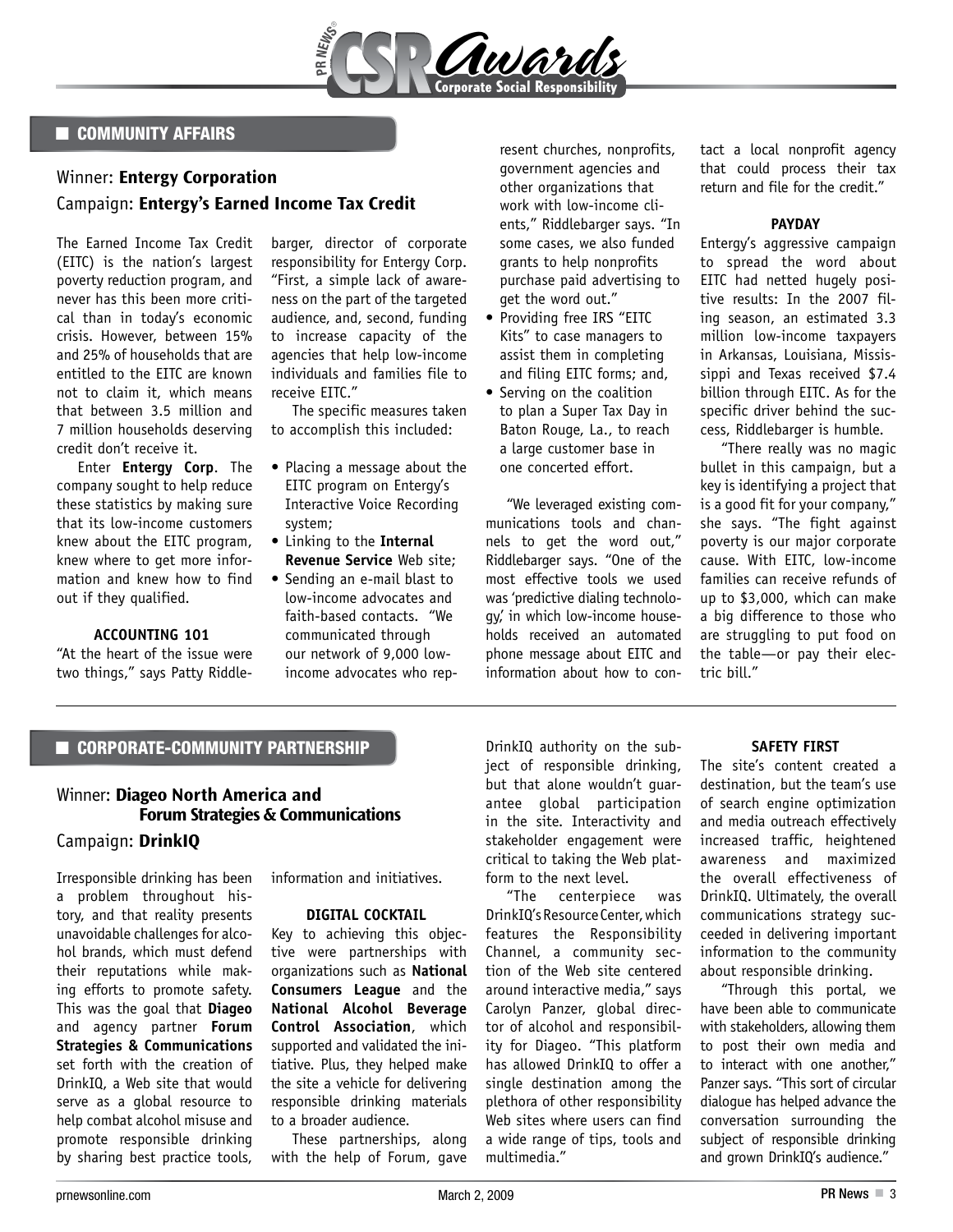

### **■ DIVERSITY COMMUNICATIONS**

Winner: **PricewaterhouseCoopers** Campaign: **Impact\*: Taking Bright Minds Further**

According to 2007 data from the **U.S. Census Bureau**, only 19% of the country's African-American population has a bachelor's degree. As a result, university admissions offices nationwide are continuously looking for ways to identify minority members as potential students.

to turn its attention to create Impact\*, an educational development program that would inspire African-American high school students to pursue a post-secondary education.

### **HIT THE BOOKS**

To set the program's wheels in motion, PwC execs established a team comprised of leadership from the company's Office of Diversity, as well as an independent certified educational consultant to provide input into the development of program curriculum, mentor training and workshop materials.

Then, the team launched a targeted integrated multimedia promotional campaign designed to raise awareness about and generate recruitment for the Impact\* education program, which helps participants navigate the college application process. The components of this campaign included:

- PwC PR team support;
- Customized mailings:
- • PwC-branded Impact\* marketing collateral;
- • Dedicated Web site; and,
- • Branded giveaways.

### **BEST IN CLASS**

In less than one year, the program reached approximately 155 high schools and community and faith-based organizations that serve the program's target population. Additionally, 56 high school juniors were selected for the inaugural class of Impact\* scholars.

The statistics also prompted **PricewaterhouseCoopers**

■ EMPLOYEE VOLUNTEER PROGRAM

### shared with the audience.

Logistically speaking, though, this plan had its challenges, which NorthShore University HealthSystem director of community relations Mark Schroeder identifies as "communicating the new program and call for applications to the entire organization, not just pockets."

"Selecting winners was a challenge, as there were so many outstanding applications," he says. "We also wanted to be sensitive to those applying, because though they may not have met the criteria for the award—improving and preserving human life—their volunteer work is still very much valued by the organization."

### **A DIGITAL TOUCH**

To overcome these challenges, the team leveraged their digital assets, including the organization's internal publication *Inside NorthShore* and its intranet, "Pulse." But it was important that the team didn't lose sight of more intimate communications amongst all the digital outreach.

"We utilized our digital outlets such as the intranet and e-mail blasts," Schroeder says. "But we also presented the award and a call for applications via in-person meetings with senior leadership so as to disseminate the information at department meetings or other scheduled meetings that take place between managers and their employees."



# Winner: **NorthShore University HealthSystem** Campaign: **Sharing Spirit Employee Volunteer Awards**

### "What's in it for me?"

That is exactly what **NorthShore University HealthSystem** asked of their employees to advance the organization's mission "to preserve and improve human life." In order to engage the 8,000-plus employees around this philanthropic gesture, NorthShore's community relations department created the "Sharing Spirit Awards," a program to recognize employees for their extraordinary volunteer efforts beyond the walls of its three hospitals.

### **CALLING ALL VOLUNTEERS**

NorthShore execs had a clear plan for the program: Employees would submit nominations that detailed their specific volunteer efforts, be they at a local or international level. Annually, 10 winners would receive a \$500 donation on behalf of their volunteer organization, and they would be honored at a reception, during which time a synopsis of the volunteer's work would be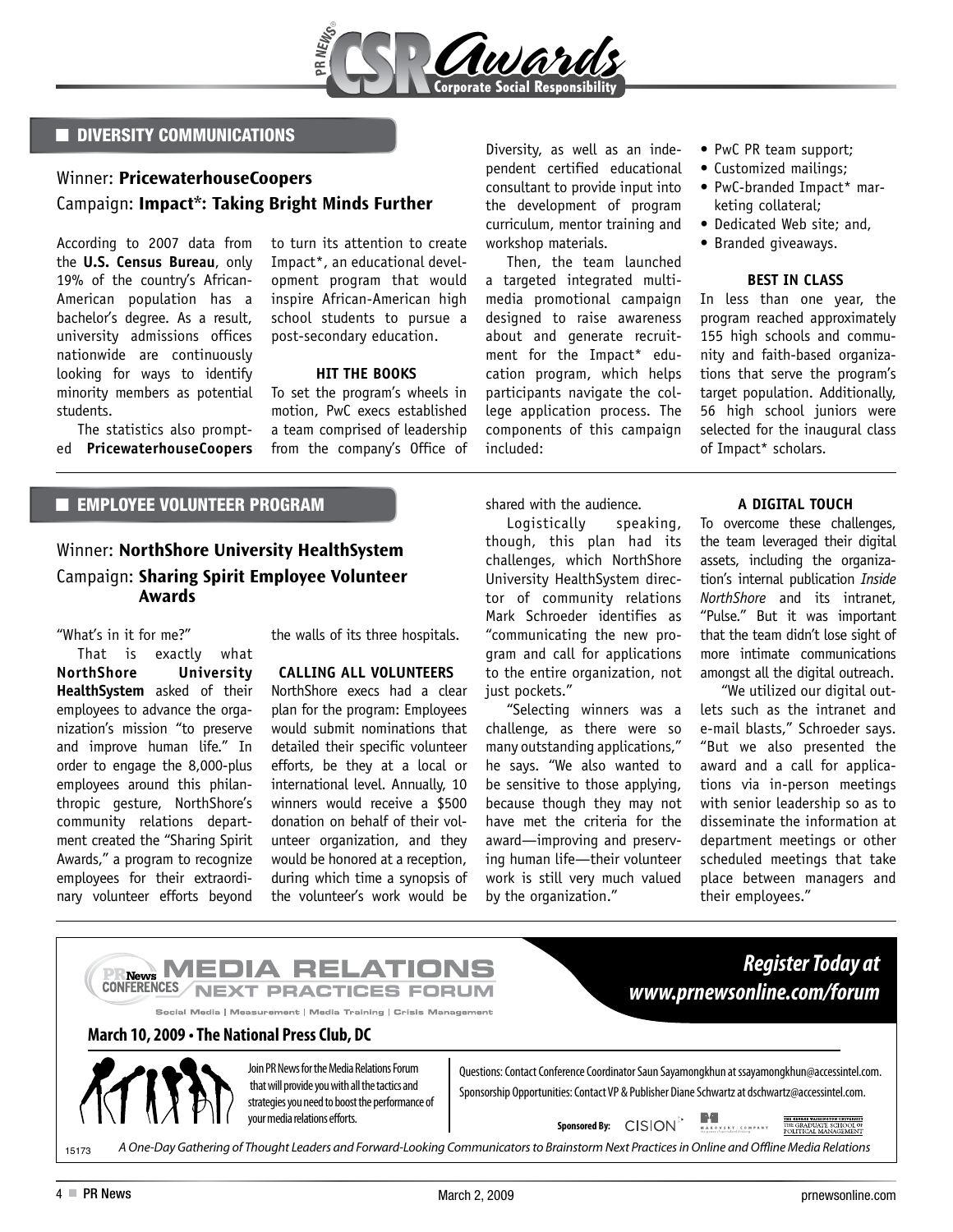

# Winner: **Deloitte's 'We Are Defined by Our Responsibilities'**

On August 29, 2007, Deloitte's board approved an official corporate responsibility policy, which formally proclaimed the company's commitment to "promote human dignity and ethical behavior, advance learning and culture, and advocate the sustainable use of natural resources and the environment.'

While establishing the policy was a big step for Deloitte's CR efforts, one key action still needed to be accomplished: Engaging employees to be the

driving force behind the policy.

### **ALIGNING CULTURE WITH VALUES**

To foster grassroots adoption of the CR mission across the entire company, the communications team homed in on the 'roll up your sleeves' culture, initiating a robust employee relations program that included the following components:

• Sustainability Awareness/ Education: Generates awareness among the 44,000 active Deloitte employees.

- • Greening Toolkit: Contains 35+ projects for each office.
- DeloitteNet: Online portal acts as a sustainability hub.
- Ethics Training: 24/7 Integrity Helpline counsels employees on concerns.
- • Green Dot Scorecard: Shows performance by office in terms of greening projects completed.
- • Green Leadership Council: Provides counsel and regional perspective from its eight regional representatives.

# **CONNECTING THE DOTS**

Thanks to these elements, which

**Deloitte** 



only represent a few of many that Deloitte execs created to engage employees, the company's corporate responsibility mission has been effectively and officially integrated into day-to-day operations.

# TIE ▼ EMPLOYEE RELATIONS ▲ TIE

### Winner: **Lumina and BT**

Connecting employees who are scattered around the globe is a monumental challenge for any organization. This challenge became particularly salient to **BT** executives when they sought to execute a campaign around the company's "Community Champions" program, which serves to celebrate the diversity of employee-led volunteering efforts and to promote sustainable community involvement to all stakeholders.

"One of the greatest challenges facing BT is the disparity of its workforce," according to Beth Courtier, head of BT's Charity Program, and Joanna Sheehy, project manager at agency partner **Lumina**. "As a global employer with almost 105,000 employees, it has been necessary to use a number of channels to enable messages regarding the employee relations program to touch as many individuals as possible."

**CROSSING THE CHANNEL**

The program, led by BT's corpo-

rate responsibility unit, gives employees the opportunity to apply for cash grants to support their personal volunteer interests and then celebrates their efforts at the annual BT Chairman's Awards.

To ensure that all BT employees had the opportunity to participate, the team "devised a communications strategy that taps into business units, diversity champions, judges and 'ambassadors' of the [program], who are called upon to promote it," according to Courtier and Sheehy.

Not surprisingly, BT's digital assets were integral to achieving the desired results. The team leveraged the following online components:

• **Internal Social Network:**  "This is an online network where employees can post items relating to [things like] birthdays and reunions, so we have visited the channel to encourage winners to post their experienc-



es from the program, facilitating user-created messages instead of BT-driven content," Sheehy says.

- • **Dedicated Web Site (www. btcommunitychampions. com):** This forum hosts videos from recent BT Chairman's Awards winners to bring the program to life.
- • **Internal Blog:** Used to facilitate conversations among employees about their own volunteer efforts.

### **LOGGING ONGOING SUCCESS**

"Using emerging channels has allowed us to communicate

with and learn from a new demographic group," Sheehy says. "Within this digital landscape, we feel it is necessary for individuals to continue to use their own voice to differentiate from the 'noise.'"

Based on the campaign's results, the team did just that. Community Champions has received support from external organizations, including the **London Benchmarking Group** and the **Corporate Citizenship Company** and has also contributed to BT's No. 1 ranking in the **Dow Jones** Global Sustainability Index.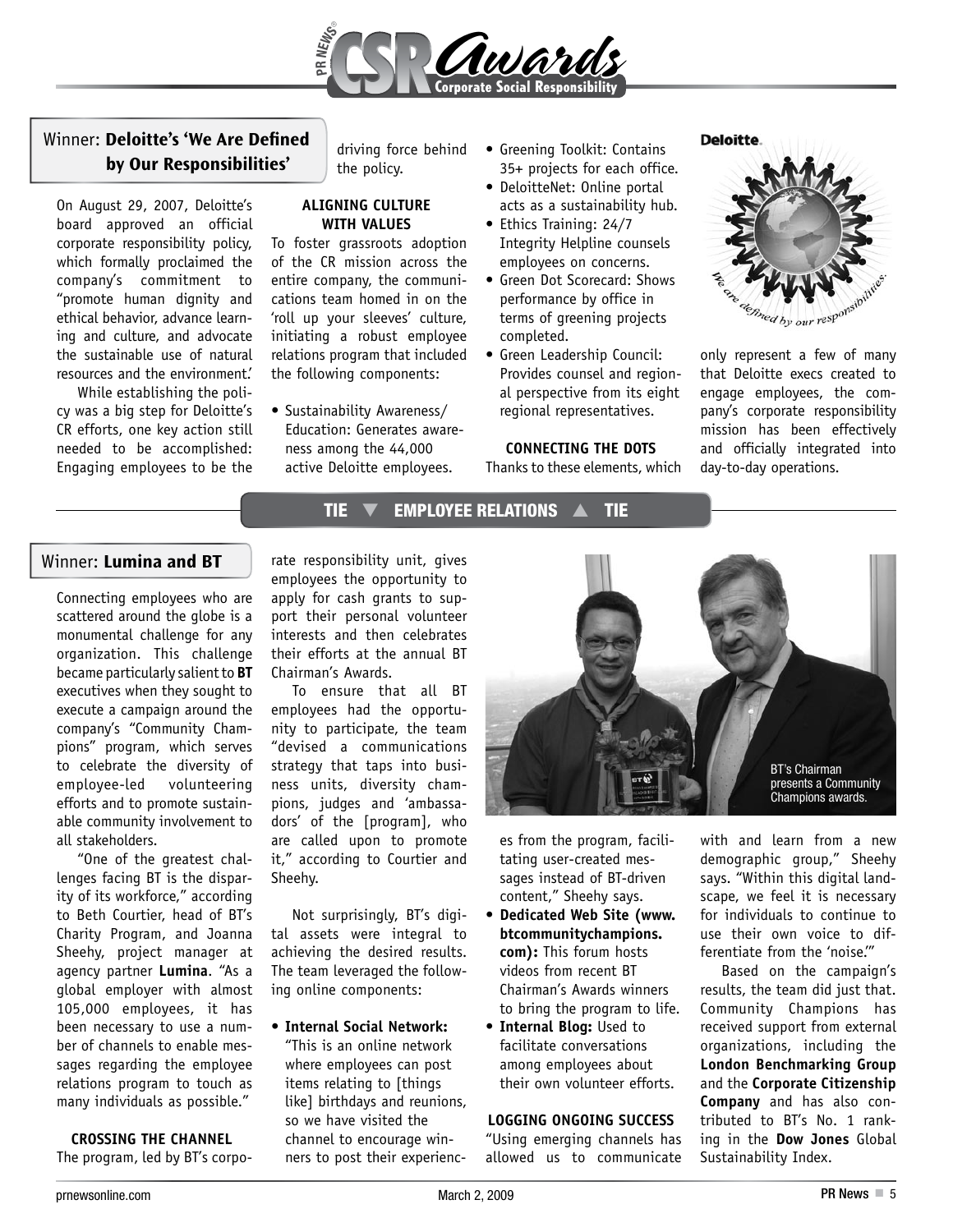

# CSR PEOPLE OF THE YEAR

# Winner: **AGATA TYSZKIEWICZ, CEO and President, Publicist Consultants/Rowland Company**

A staunch fighter for a good cause, Agata Tyszkiewicz belongs to the generation of young Polish free thinkers who entered the field of PR when Poland, after years of Communist control, finally opened up to the free market economy.

As a PR exec, she has incorporated ethical corporate cultures and effective CSR communications with numerous charitable organizations, such as **UNICEF Poland, SOC Children Villages, Polish Red Cross** and **National Hospices Movement**. Recognized in her

native country and abroad, Tyszkiewicz has been the architect of social programs that have attracted a lot of media coverage and been the recipient of numerous laurels.

### **CHAMPIONING THE UNDERDOG**

Working with clients that include **R.J. Reynolds Tobacco Company, Bayer, Wrigley Poland, Microsoft** and **PAIZ**, Tyszkiewicz's fresh ideas have led to the creation and execution of innovative CSR programs. Examples of her tactics

are using "street happenings" to diminish social exclusion of the disabled when it comes to illegal use of parking lots (for a parking campaign from 2006 for **Friends of Integration Association)**, and being the force behind an art exhibition to promote sympathy for old horses (for the **Pegasus Foundation**, 2006-2007).

### **CRUSADER FOR ALL**

Working in an office where 90% of her staff are women, Tyszkiewicz always makes it a point to promote womenfriendly solutions. She also has provided hands-on experience on how to develop and apply a personal code of ethics to



achieve goals. This knowledge is manifested in the many articles she has authored for various trade publications and books on PR. A graduate of Warsaw University, the multilingual Tyszkiewicz is a founding member of the **Polish PR Association** and has served on myriad Polish foundations.

# TIE ▼ CSR EXECUTIVES ▲ TIE

# Winner: **JEFF GLUECK, Chief Marketing Officer, Travelocity.com**

Several years ago, in light of the consumer attention on global warming, **Travelocity** employees began asking what their company would do in relation to global warming. With Jeff Glueck, Travelocity's chief marketing officer, leading the charge, the company soon set up a task force to determine what should be done at the corporal level.

That team developed the Travel for Good program, which is focused on carbon offsets and volunteerism. It has also been extended to include programs affecting families.

### **CONSERVING CARBONS, DRIVING CHANGE**

Under Glueck's leadership, Travelocity was the first online travel agency to offer the purchase of carbon offsets when booking a vacation package. The program, dubbed Go Zero, allows customers to "zero out" or offset the carbon emissions generated by their flight, hotel or car usage through a donation to **The Conservation Fund**, which then plants trees that absorb carbon dioxide.

Travelocity also buys carbon offsets for its own North American employees to travel with a donation to the Go

Zero program. Offsets for the second half of 2007 were 50% higher as compared to the first half of that same year.

### **VOLUNTEERS OF AMERICA**

Another important component of the Travel for Good program is volunteerism. Recognizing that not everyone can take an extended vacation to volunteer, Glueck and his team began working with partners to find one- to two-day opportunities that customers could add onto an existing vacation. One example: Travel for Good with partner Hands On New Orleans. This allowed customers to spend one or two days giving back by helping to rebuild or renovate homes that suffered damage from Hurricane Katrina.



### **AWARD FOR A JOB WELL DONE**

Thanks to Glueck's commendable leadership, Travelocity joined the Global Partnership for Sustainable Tourism Criteria in October 2008. The criteria will help ensure consumers make sound green choices they know they can trust.

# Learn More About the CSR Awards Winners and Honorable Mentions

For extended winner profiles and details about the CSR Awards' honorable mentions, as well as best practice lists and strategies for executing CSR campaigns, please visit<www.prnewsonline.com>.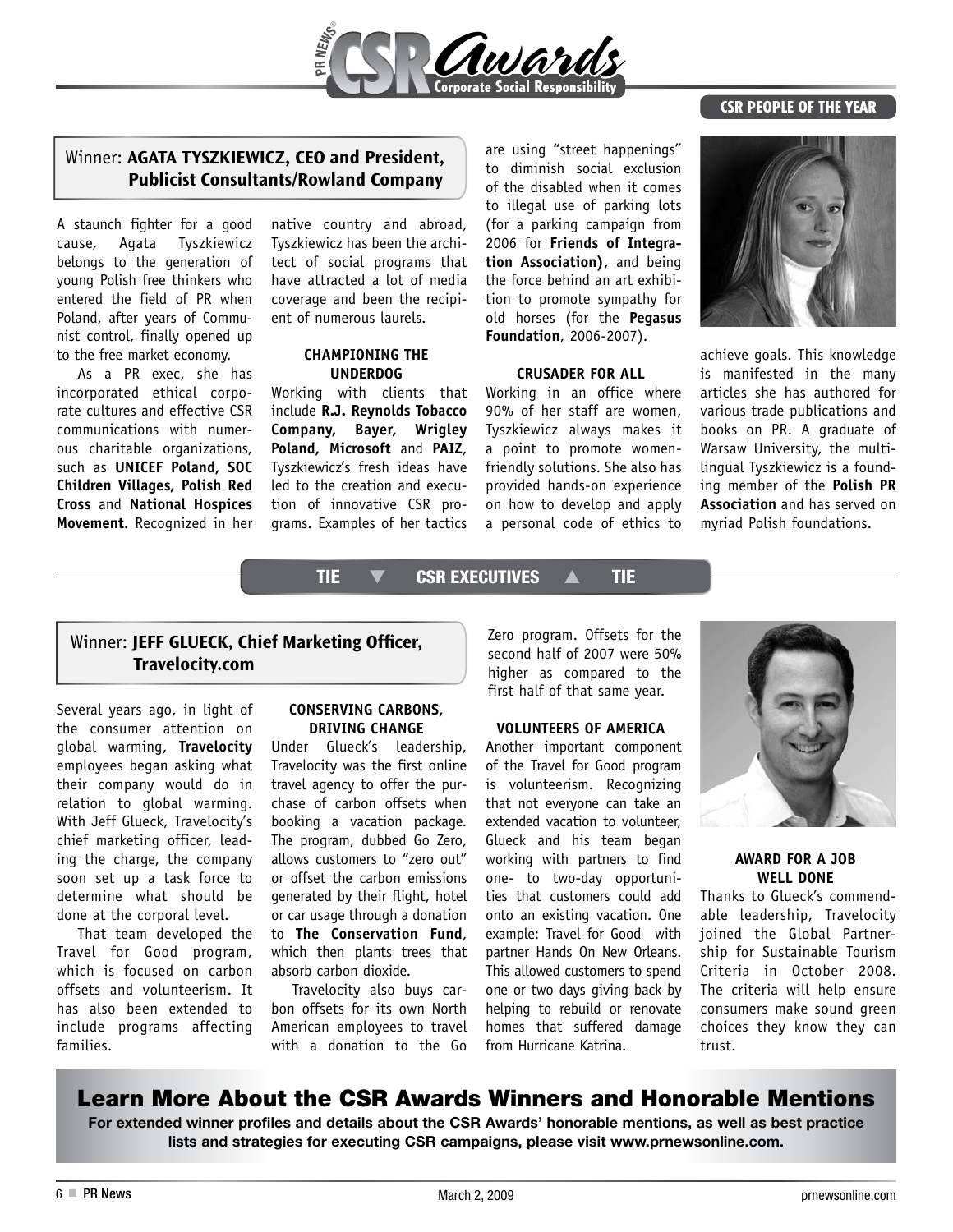

### CSR PEOPLE OF THE YEAR

## Winner: **KEVIN MOSS, Head of CSR, BT Americas**

Two years ago, Kevin Moss, a member of the **BT** Americas leadership team and formerly director of product operations, recognized the potential value of extending BT's commitment to sustainability into its business operations beyond the U.K.

Building on what started as a personal interest in raising funds for charity, Moss saw the advantage for BT and its customers in having a CSR executive dedicated to North America, a region in which BT is committed to growing its business. Persuading the BT group sustainability team and the president of BT Americas to act on his recommendations, the U.K. native was duly appointed head of CSR for BT Americas in 2006.

### **A GREEN ENTHUSIAST**

As the first BT executive to hold such a position, Moss has defined and shaped the parameters of his new role for BT. His CSR strategy in North America is focused on environment, climate change impact and community investment. In the brief time he's been in this job, Moss has become a CSR thought leader in the industry and among customers; he has succeeded in raising BT's CSR profile in North America. Highlights of his achievements include launching a successful employee charity match program; establishing community investment volunteer teams; and making BT a member of the EPA's Green Power Partners.

### **SOUGHT-AFTER PUNDIT**

A frequent speaker at industry and green IT events and conferences, Moss has been invited to take seats in the following prestigious organizations: the **Global Leadership Network of Accountability,** the **American Red Cross** Corporate Advisory Council and the **World** 



**Resource Institute**'s California Green Power Development Group. A graduate of **Liverpool University**, where he got an honors degree in mechanical engineering and management, Moss currently chairs the Energy and Environment Committee of the British American Business Association in Washington, D.C.

# TIE ▼ CSR EXECUTIVES ▲ TIE

# Winner: **RHONDA MIMS, President and SVP, Office of Corporate Responsibility and Multicultural Affairs, ING Foundation**

Two years ago, Rhonda Mims, **ING Foundation**'s president and SVP for the office of corporate responsibility and multicultural affairs, recognized something alarming: Consumer mistrust of American business was soaring.

To combat this perception, Mims felt that her company's charitable giving needed to have a more strategic focus and be better aligned with ING's strengths. She believed ING could make a real difference while enhancing the brand's bottom line by bringing together the company's philanthropy and business objectives.

# **OVERCOMING CHALLENGES**

As with any initiative, there were challenges to be met. After Mims and her team talked to employees, she was shocked to discover that ING Americas was not clearly aligned with any one issue, employees were not clear on the company's giving strategy and employee volunteerism was on the decline.

### **THE STRATEGY**

Based on the results of her due diligence, Mims and her team refocused ING Foundation's charitable giving to enhance the brand, maximize the impact of charitable dollars, foster employee involvement and lead to meaningful social change. Leveraging its mix of market knowledge, experience and solutions to empower the financial lives of its customers, Mims felt strongly that the

key to maximizing ING's social impact would be harnessing what it does best.

### **THE RESULTS**

While the restructuring of the program is only a year old, its results have been overwhelming. Following are some key highlights:

- • Enhanced employee engagement by creating an advisory board, setting up meaningful volunteer opportunities and encouraging employees to wear branded apparel during community activities;
- Relaunched the employee charitable giving program; and
- Conducted a survey with *Essence* magazine on African-American women and their attitudes toward money and saving.



**AN INNATE VISIONARY**

Mims' achievements in overhauling the CSR program at the ING Foundation within an abbreviated time span has been nothing short of inspiring.

"Rhonda Mims is truly a leader in her integrative approach to CSR," says Heather Emerson, principal at **Tiller LLC**. "Her programs break down silos and cut across functional areas, spanning charitable giving, PR, the Foundation, brand marketing, employee volunteering, diversity marketing and the business units."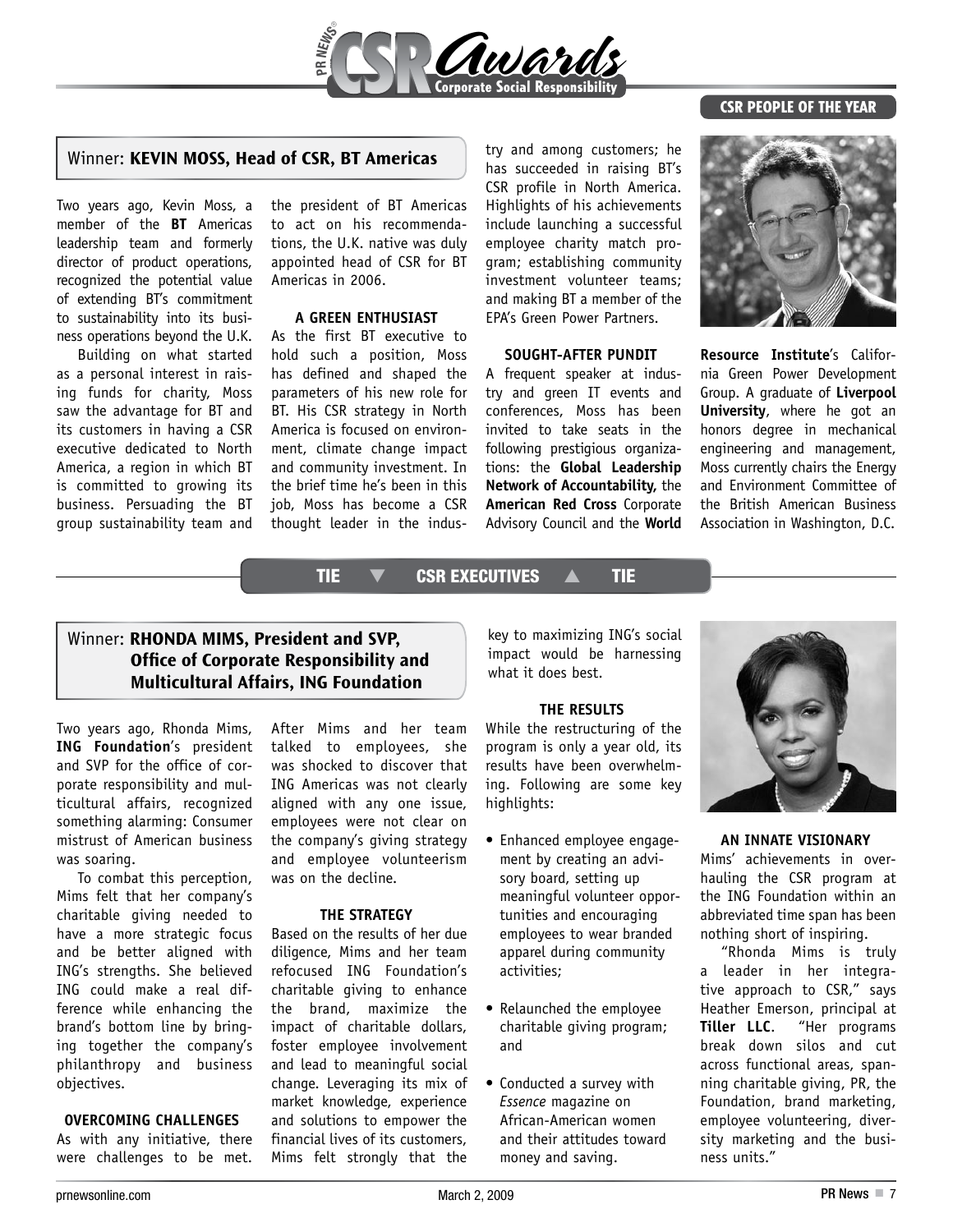

# **B** GREEN PR CAMPAIGN

# Winner: **Edelman and Brita** Campaign: **BritaFilterForGood: Better Waste, Less Waste 2007-2008**

Due to its anti-environmental impact, many American consumers as of late have experienced severe guilt pangs when it comes to plastic water bottles. So strong was the remorse that **The Clorox Company**, which makes Brita water filters and Nalgene, a manufacturer of reusable beverage containers, launched the FilterForGood campaign, aimed at weaning people off throwaway bottles.

This gave the FilterForGood campaign additional impetus in its quest to carry out its objective. Based on an online pledge and a FilterForGood reusable bottle made by Nalgene, the initiative gave green consumers looking for alternatives to bottled water an easy way to give it up without sacrificing taste or style.

### **AN INSPIRATION TO OTHERS**

### **ANSWERING THE PUBLIC CALL**

During the summer of 2007, public criticism of bottled water's effect on the environment was rising to a crescendo.

The campaign resulted in a double-digit percent jump in Brita product sales. Also, combo packs of Brita filtration systems with FilterForGood bottles were sold to major retailers.



Clorox, began internal green initiatives with all brands and all U.S. offices. The FilterForGood campaign and its positive message became a regular mention in bottled water stories in the country's top media outlets. Brita and Edelman brought the campaign even further into mainstream America with a synergistic integration with **NBC**'s popular reality show, *The Biggest Loser*.

### **APPEALING TO CONSUMERS' ENVIRONMENTAL NEEDS**

Working on the FilterForGood initiative brought home several key lessons. For Georgeanna Smith, senior account executive



for **Edelman**, they were the following:

- "Find the key item missing from an ongoing media story and provide a solution. In this case, the part missing from all bottled water stories was an easy alternative, like Brita filtered water and a reusable bottle."
- • "Consumers are increasingly interested in helping the environment and brands that give back. Demonstrating how a brand is good for its users and others can take brand loyalty to a new level."

### ■ HUMAN RIGHTS COMMUNICATIONS

# Winner: **PricewaterhouseCoopers** Campaign: **Responsible Leadership**

As the company's 10th anniversary drew near, **PricewaterhouseCoopers** executives decided that giving back to global communities would be the best way to celebrate the milestone. Thus, the team launched the Responsible Leadership initiative, in which communities around the world would benefit from the company's aggressive human rights outreach.

### **CAUSES TO AFFECT**

With so many human rights violations occurring daily, it's difficult to identify the direst ones. Luckily, the PwC team didn't have to, as the scope of this project was so broad that it could address multiple needs at

the same time. After conducting in-depth research, the execs homed in on situations that they felt compelled to stand up and fight for, including:

• **The crisis in Darfur:** Since 2003, more than 240,000 refugees have fled to Eastern Chad, having been prompted by insecurity and violent political upheaval.

• **Natural disasters in Myanmar and China:** In May 2008, powerful cyclones tore through Myanmar, leaving the nation in ruins. Likewise, that same month, an earthquake that registered 8.5 on the Richter scale devastated the

Sichuan province of China.

• **Low education rates in Belize:** Because only primary education is free in Belize, just 20% of students are able to attend high school.

Focusing on these three causes would spread the proverbial wealth to diverse regions around the globe; now, it was just a matter of inciting change. The team executed the following strategies to address each cause:

- • **Darfur:** PwC participated in National Refugee Day (June 20, 2008), and joined global colleagues in contributing to relief efforts through the **United Nations** Commission on Human Rights (UNCHR).
- • **Belize:** Dubbed "Project Belize," PwC got its interns involved, choosing 100 interns, 17 high-performing

employees and four partners to spend five days in Belize mentoring children in four inner-city schools.

• **Myanmar and China:** The PwC Charitable Foundation donated more than \$1.5 million to U.N.-sponsored relief efforts in China and Myanmar.

But the initiative didn't stop there. To ensure that their efforts would reverberate beyond these individual regions, the PwC team also leveraged its global leadership program, Ulysses. The program, which gives PwC employees the opportunity to develop responsible leadership skills, became an annual event that includes eight-week project assignments, in which multicultural teams work in developing countries in collaboration with local social organizations.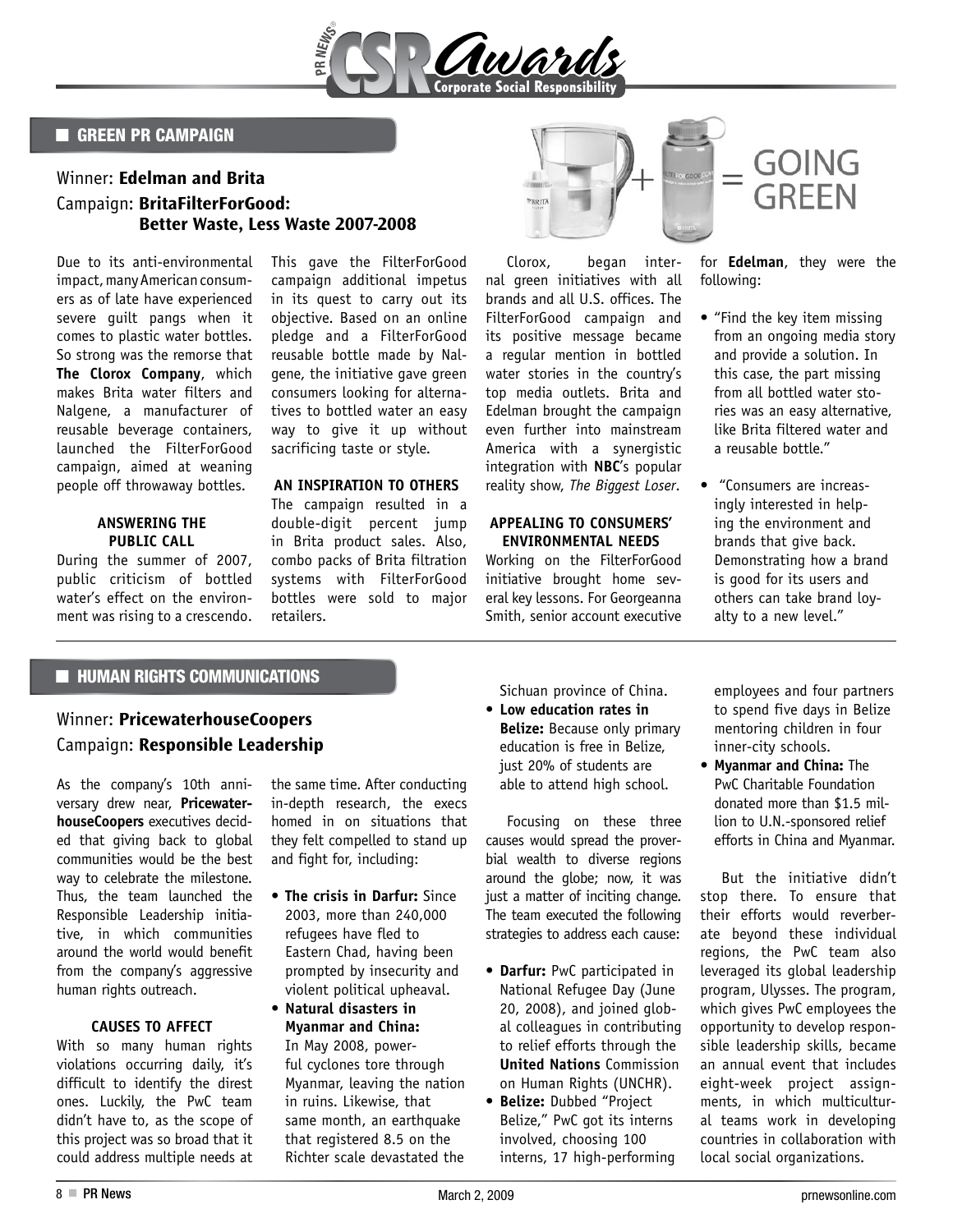

### ■ ENVIRONMENTAL STEWARDSHIP

# Winner: **Wolf Trap and Booz Allen Hamilton** Campaign: **Go Green With Wolf Trap**

As part of the overall goals of "Go Green With **Wolf Trap**," the execs for the performing arts foundation developed a strategy to efficiently communicate its greening efforts. Wolf Trap's Environmental Task Force, coupled with its corporate partner

**Booz Allen Hamilton**, would be key to overcoming hurdles.

"The greatest challenge we faced was combating the notion that supporting 'greening' initiatives was detracting from education or arts initiatives at Wolf Trap," says Katrina Tavanlar, an associate at Booz Allen Hamilton. To combat this notion, the team:

- Developed a Strategy and Action plan for meeting the goals of carbon neutrality, zero waste and broader community engagement;
- • Established baseline awareness among internal and external audiences; and,
- Promoted the program's

vision and goals through the National Summit on Arts and the Environment and a social media outreach campaign.

Today, thanks to the initiative, Wolf Trap has a one-stop source document that can be used to solicit support from stakeholders, align strategic priorities and commit actionable steps to reduce carbon and waste.

# ■ MEDIA RELATIONS

### Winner: **Coca-Cola Enterprises**

# Campaign: **Coca-Cola Enterprises External Communications Plan for the 2008 National Political Conventions**

During the 2008 presidential campaigns, environmental issues were top concerns for both voters and candidates. To put those words into action, both the Democratic and Republican parties announced their goal to be the "greenest"

political conventions in U.S. history.

Partnering with the host committees of the political conventions, **Coca-Cola Enterprises** (CCE) used this platform to communicate its CSR efforts to the national and

international media.

### **THREE TIMES THE CHARM**

CCE executed its plans with a three-pronged strategy: preconvention, convention week and post-convention. In the first phase (pre-convention), CCE pursued media opportunities that would highlight its partnerships with the DNC and RNC.

During the second phase (convention week), CCE blanketed the DNC and RNC with

branded messaging that encouraged all consumers to "Give It Back," which referred to recycling discarded beverage packages.

At the end of both conventions, CCE targeted the local media to reinstate its green commitment to local communities.

### **TALLYING THE VOTES**

Extensive media coverage included five television segments and 16 print/trade hits.

## ■ SUSTAINABILITY/CSR REPORT

# Winner: **Hormel Foods and Burson-Marsteller** Campaign: **Corporate Responsibility Report 2007**

CSR reports may be intended to deliver information related to a company's corporate responsibility efforts to external stakeholders, but the process of putting together a dynamic document is very much an internal process a lesson learned by the communications team at **Hormel Foods** when planning their first full CSR report in 2007.

"Two of the main challenges our team faced when writing [the report] were related to internal communications," says Julie Craven, VP of corporate com-

munications for Hormel Foods. "[They were] educating internal audiences about the increasing demand for companies to provide transparent information related to their operations, and reviewing available data and its accuracy to establish a benchmark for future reports."

### **FOOD FOR THOUGHT**

With the help of **Burson-Marsteller**, the team overcame these initial hurdles via focused communications strategies.

"For the 2007 report, our

strategy was to report the information we could statistically validate and then develop internal procedures to increase the amount of information we provided in 2008," Craven says. "We also expanded our internal recognition program called 'Best of the Best' to include a sustainability category, which has increased awareness among employees to think about sustainability every day."

Digital platforms also proved to be effective in closing the gaps that inevitably arise within large organizations. "For internal stakeholders, we use our intranet to communicate CSR-related information," Craven says. "We also provide internal resources to customize CSR-related information that [employees] can present to their customers using the latest communications tools."

### **LOOKING AHEAD**

Thanks to these combined internal focuses, the team was able to create a robust report that communicated the company's CSR achievements and goals in a way that was aligned with its overall brand values. "We are evolving our corporate social responsibility reporting to be fully online in 2008," Craven says. "This move will allow stakeholders to access the company's CSR initiatives in an easy-to-search, fully accessible medium while reducing the amount of paper used."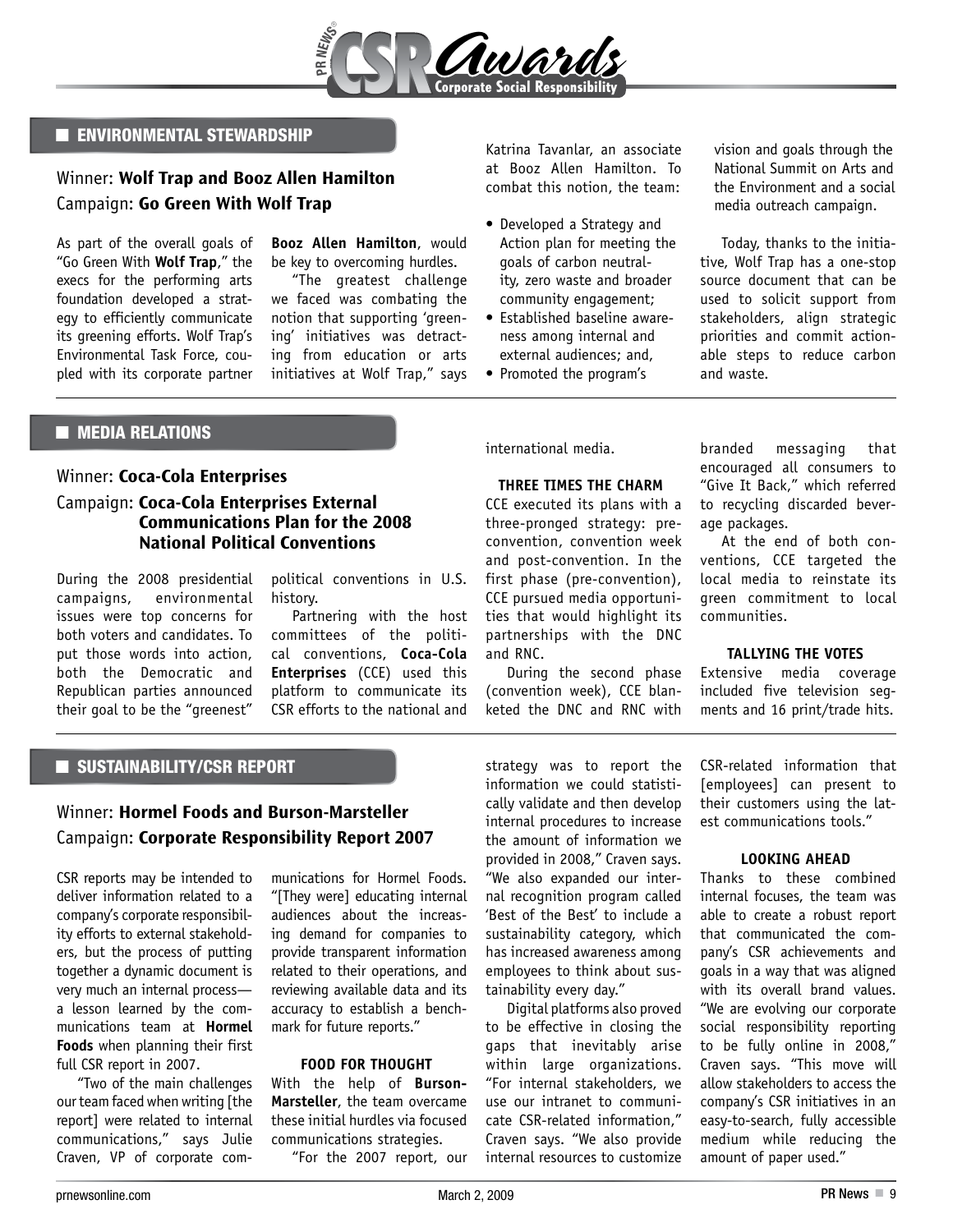

*Honorable Mentions*

### ANNUAL REPORT

❖ AAIA 2008 A Year of Connection ❖ Coca-Cola Enterprises for 2007: Shape Tomorrow…Today ❖ Waggener Edstrom Worldwide for NetHope2008

### SUSTAINABILITY/CSR REPORT

❖ SAP AG Solutions for Today…and Tomorrow ❖ Johnson & Johnson ❖ Toronto Hydro Corporation ❖ Basartan Creative for Arcelik A.S.

### CAUSE BRANDING CAMPAIGN

❖ 321 Takeoff Inc – LexisNexis Online Brand ❖ Ketchum – Häagen-Dazs loves Honey Bees: Let's Lick This Problem ❖ Porter Novelli – HGTV Change the World. Start at Home ❖ Zeno Group and The Allstate Foundation – "Tell a Gal P.A.L." Toys "R" Us, Inc. – Autism Speaks

### COMMUNITY AFFAIRS

❖ Roche Employee AIDS Walk ❖ Verizon Wireless Florida Clothesline Project ❖ PWC for Responsible Leadership in our Communities ❖ World Wrestling Entertainment for Smackdown Your Vote! ❖ The Boston Globe for Boston Summer Scholars ❖ Simon PR Group – Giving Big to Help Those Less Fortunate

### CORPORATE-COMMUNITY PARTNERSHIP

❖ NorthShore University HealthSystem for Evanston Township High School School-Based Health Center ❖ Entergy Corporation for IDA Five-Year Anniversary ❖ PWC Impact\* – A Commitment to Taking Bright Minds Further ❖ Discovery Education & Science Channel – Science Matters!

### DIVERSITY COMMUNICATIONS

❖ Cable Positive for We Have Work to Do ❖ National Restaurant Association for Faces of Diversity Award ❖ Cox Enterprises Embraces UNITY 2008

### EMPLOYEE RELATIONS

❖ Delta Dental of Colorado Gives Back

- ❖ It's Official: Weber Shandwick is "Green" ❖ Stantec for Bike to Work Challenge
- ❖ Sanofi-Aventis "What You Do Matters"

### EMPLOYEE VOLUNTEER PROGRAM

- ❖ Blue Cross & Blue Shield of Rhode Island
	- Blue Angel Employee Volunteer Program ❖ CA, Inc – CA Together in Action
- ❖ It's Official: Weber Shandwick is "Green"
- ❖ Dominion Military Appreciation Week

### ENVIRONMENTAL STEWARDSHIP

❖ JVWCD's Utah Green Festival

❖ Harrah's Entertainment for Atlantic City Code Green ❖ PepsiCo and Brunswick Group FOR Performance with Purpose ❖ Firestone Complete Auto Care & Firestone Racing for "Get the Lead Out!"

### GREEN PR CAMPAIGN

❖ Nova Scotia Liquor Corporation for Plastic Bag Elimination ❖ Seattle City Light – Green Up Seattle 2008 ❖ Regional Municipality of Halton – "More Blue and Green for a Better Planet" ❖ Land Rover Sustainability Program

### HUMAN RIGHTS COMMUNICATIONS

❖ The Coca-Cola Company Sustainability Report 2008

### MEDIA RELATIONS

❖ Linhart Public Relations – Soles United ❖ Pulse Communications – Bluescope Tank a Day Challenge ❖ Trimedia – Coke Can Creations Mark Recycle Week ❖ Weber Shandwick – 2008 Mickelson ExxonMobil Teachers Academy

### NONPROFIT/CORPORATE PARTNERSHIP

❖ Citi Cards Plant-a-Tree Paperless Statement Campaign ❖ Cone and Jiffy Lube International for Jiffy Lube Maintenance Partners for Life ❖ Milipore Partners with Habitat for Humanity

- ❖ Pierson Grant PR for Dairy Queen Miracle Treat Day
- ❖ Porter Novelli HGTV Change the World. Start at Home

### OVERALL LEADER IN CSR PRACTICES: <25,000 EMPLOYEES

- ❖ Amerigroup Corporation ❖ Life Technologies Corporation ❖ Symantec Corporation
	- ❖ Timken Company
		- ❖ VHA Inc

### OVERALL LEADER IN CSR PRACTICES: >25,000 EMPLOYEES

❖ Bank of America with RF|Binder Partners

- ❖ Eaton Corporation
	- ❖ Honeywell
	- ❖ Oracle
- ❖ Yum! Brands, Inc. and Weber Shandwick

### PHILANTHROPY COMMUNICATIONS

❖ Internal Youth Foundation and Travelport "Through Their Eyes" ❖ Chase Card Services and Ketchum for Banking on a Small Town

❖ Tele Tech Holdings, Inc. for Corporate Giving

### PRODUCT DESIGN/REDESIGN

❖ Renewable Energy Solutions for a Sustainable Future, Now

### STAKEHOLDER ENGAGEMENT

❖ Diageo North America and Forum Strategies & Communications for DrinkIQ ❖ MTA "If You See Something, Say Something" 2008 ❖ The Coca-Cola Company for Sustainability Report 2007/2008 ❖ Porter Novelli – HGTV Change the World. Start at Home

### READ FULL HONORABLE MENTION PROFILES AT [PRNEWSONLINE.COM](WWW.PRNEWSONLINE.COM)

To read full profiles of the CSR Awards honorable mentions, as well as expanded versions of the winner profiles, please visit <www.prnewsonline.com>.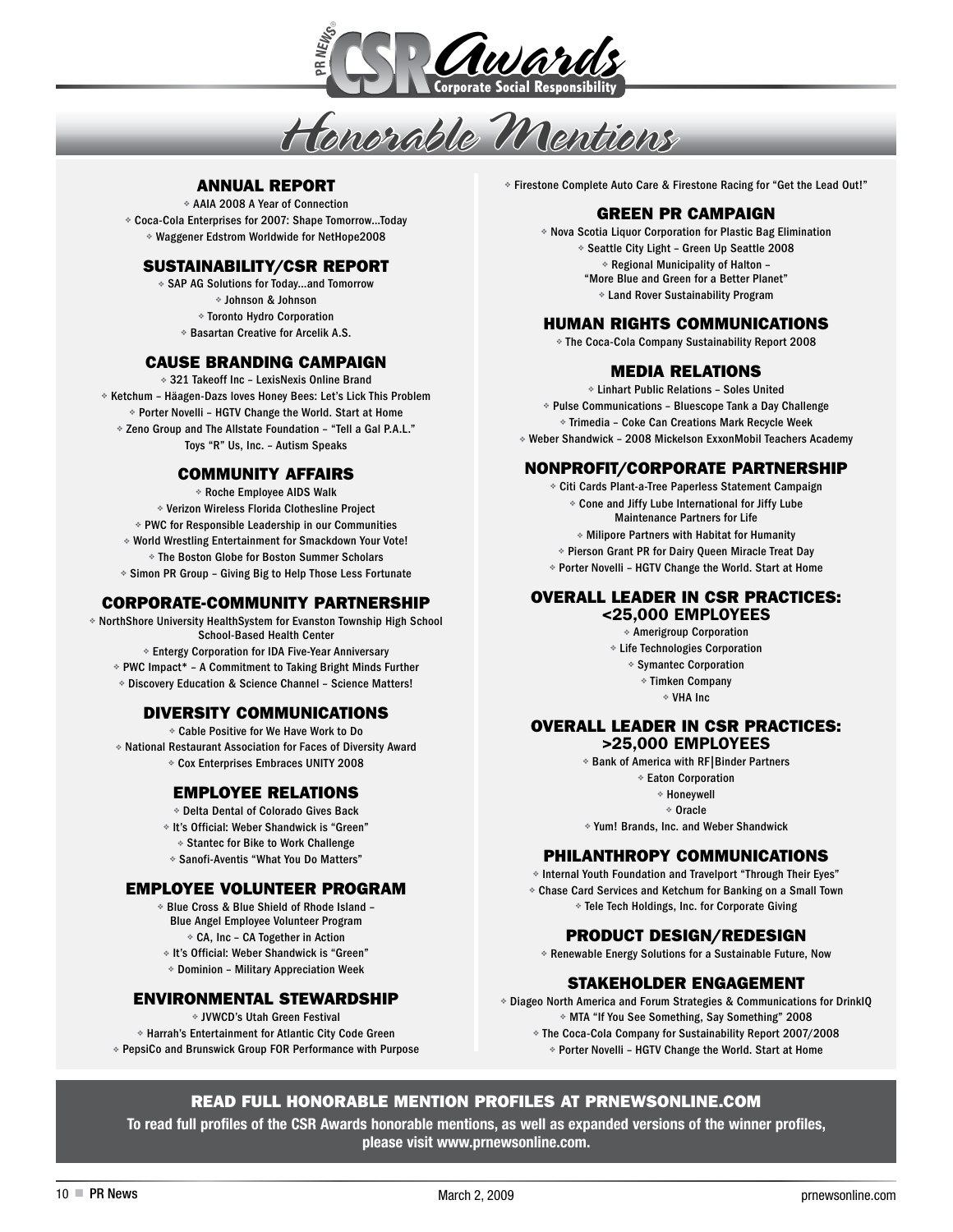

# ■ LEADER IN CSR: <25,000 EMPLOYEES

### Winner: **XanGo, LLC**

### Campaign: **XanGo Goodness Movement**

Subscribing to the Carnegie philosophy, which propounds giving back to society what it has given you, **XanGo** launched a Goodness Movement that transcended mere check writing and involved heavy-duty engagement and buy-in among distributors, employees and business partners.

Partnering with charitable organizations in several domestic and international markets, XanGo supports sustainable initiatives that address the health, safety, education and well-being of children globally.

**DELVING DEEP, GIVING BACK** To create and cultivate a culture that enables XanGo to change lives, research was done via market-by-market analysis with international firms to assess real needs and identify areas where XanGo can make a tangible difference. Through surveys, one-on-one in-depth interviews and specific demographic insight provided by country leaders, the team formulated and enhanced strategies.

### **LEVERAGING EVENTS**

Leveraging communication tools, such as brand materials, a Web site and podcasts, a number of high-profile events were executed to involve XanGo directly in the cause. Highlights included:

• Teamed with **NFL** quarterback Drew Brees of the New Orleans Saints on the "Rebuilding Dreams in New Orleans" project to identify and rebuild important community assets;

- • Sponsored and participated in fundraising events for the Tuloy Foundation to provide housing and education to orphaned and abandoned street children;
- • Developed the XanGo Goodness Meal Pack to treat the severely malnourished in various parts of the world.
- Implemented XanGo Best Buddies Day, which provides an opportunity for employees to spend the day with mentally challenged children in an uplifting manner.

## **Example 25,000 EMPLOYEES**

### Winner: **Intel Corporation**

To outwardly brand itself as an organization that strives for and achieves—superior advancements in the realm of corporate responsibility, **Intel**'s leadership identified four general causes under which its many individual efforts reside: sustainability, education, community and CSR reporting and communications.

Infusing all efforts with transparency and innovation, the team highlights management's approach of getting directly involved with sustainability programs and advocacy groups to drive measurable change.

### **BEST PRACTICES**

Based on Intel's widespread

success in CSR initiatives across all categories, Christine Dotts, CSR PR manager for Intel, identifies the following best practices:

• **Tell the story:** "For example, tying a product launch with efforts to reduce environmental impact through new manufacturing processes connects your CSR initiatives with newsworthy corporate efforts," Dotts says

• **Focus on transparency:** "It

is critical that the PR not run ahead of the content," Dotts says.

• **Anticipate naysayers:** "Be prepared to take some public criticism from those that still look for hidden warts," Dotts says. "CSR campaigns can be a risky venture."

Thanks to their attention to multiple facets of sustainable business practices, Intel execs have collectively branded the company as a leader in CSR.

### **E** PHILANTHROPY COMMUNICATIONS

# Winner: **Bank of America and RF|Binder Partners** Campaign: **Neighborhood Excellence Initiative**

Since being founded in 2004 to recognize and reward those achieving excellence in their community building efforts, **Bank of America**'s Neighborhood Excellence Initiative (NEI) rewarded more than rewarded \$70 million in unrestricted funding to local nonprofits.

To take that success to the next level, Bank of America execs tapped **RF|Binder Partners** to garner more awareness of the Neighborhood Builder grants' unique unrestricted nature.

### **PHILANTHROPY OVERLOAD**

"The team aimed to break through the clutter of corporate giving stories by highlighting individual efforts and gaining

the community's support for their 'local heroes,'" says Bianca Olson, managing director, RF|Binder.

Having a human-interest angle helped the team's efforts, but a key driver of increased media interest would end up being the series of media events, which the team held to recognize individual grant winners. The awards ceremonies helped bring the campaign to life and generate coverage in each market.

"We targeted local and

national online editors and strategically selected bloggers who we knew would take interest in community-focused programming," Olson says. "We also posted photos and tailored articles on sites as appropriate to draw attention to Bank of America's NEI program and those impacted by it."

Ultimately, the campaign resulted in a 71% surge in feature stories, as well as a 253% increase in mentions of the unrestricted-funding aspect of NEI grants.